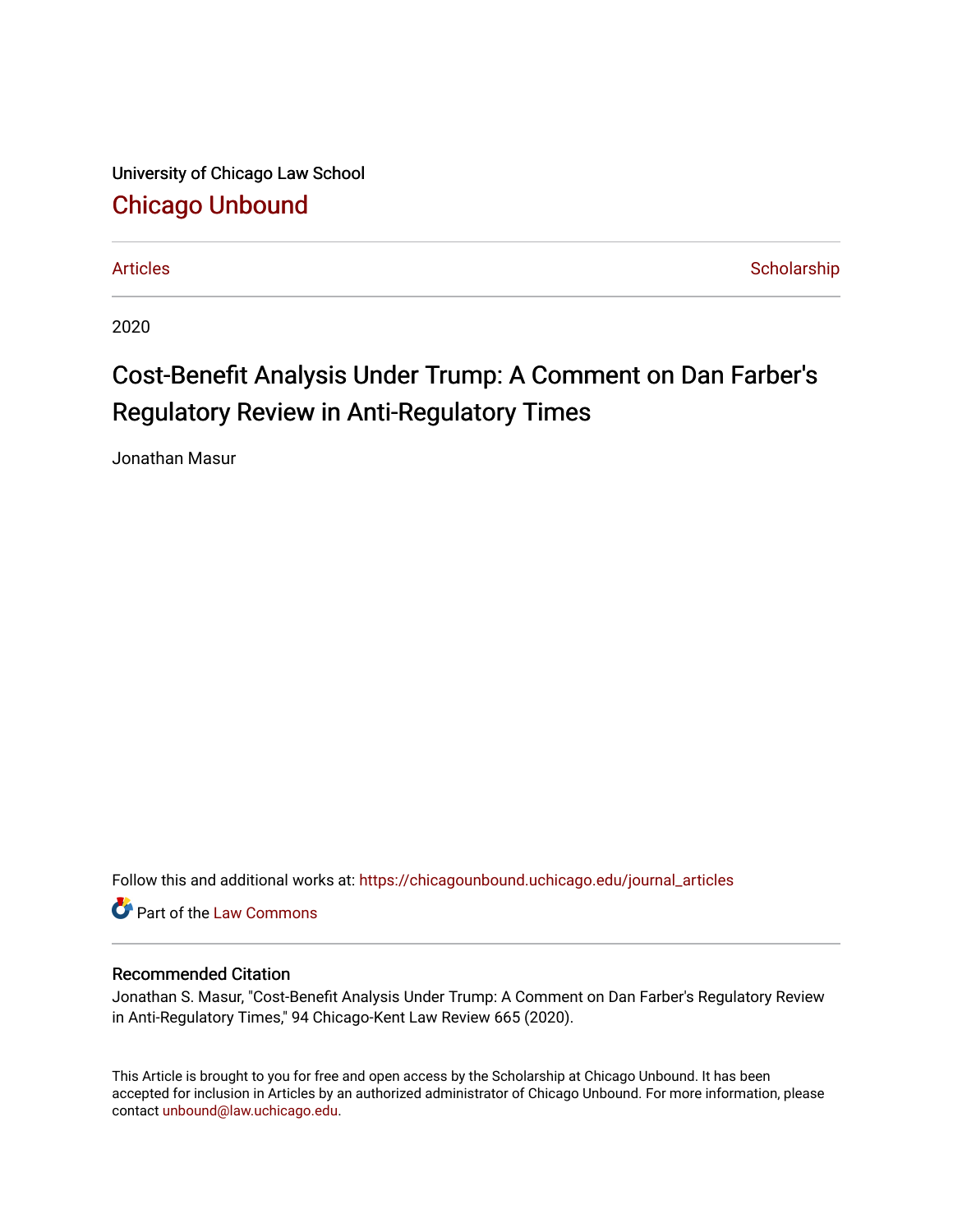# COST-BENEFIT ANALYSIS **UNDER** TRUMP: A COMMENT ON DAN FARBER' S *REGULA TORY REVIEWIN ANTI-REGULA TORY TIMES*

#### JONATHAN S. **MASUR\***

### **INTRODUCTION**

Dan Farber has written a characteristically thoughtful, informative, and incisive article on the operation of regulatory review in the Trump Administration. In particular, Farber documents the most extensive use of the Congressional Review Act (CRA) in that legislation's history. He demonstrates persuasively that Congress's approach to the CRA seems to have been driven by politics, or public opinion, rather than by any concern with the costs and benefits of the regulations being invalidated. Farber also carefully describes the ways in which the Trump Administration has used or spurned cost-benefit analysis (CBA). As Farber explains, the Trump administration has deviated from standard-practice CBA in a number of respects. It has also introduced a variety of wrinkles into agency practice that, while not precisely affecting the way in which CBA is performed, nonetheless bear on the types of regulations that agencies will promulgate—and the costs and benefits of those regulations—under Trump.

In this short response, I make three points related to Farber's discussion of regulatory review in the Trump era. First, Part I highlights the meaning underlying a number of Trump's most salient pronouncements and unpacks the message they send regarding Trump's view of the administrative state. In Part II, I examine the EPA's economic analysis of the Affordable Clean Energy rule, Trump's replacement for the Obama-era Clean Power Plan. I argue that the EPA's analysis reveals both the value and the robustness of CBA. Finally, Part III concludes with some general thoughts about what Trump's presidency means for the future of CBA and its general utility.

<sup>\*</sup> John P. Wilson Professor of Law and David & Celia Hilliard Research Scholar, University of Chicago Law School. I thank Daniel Farber and Eric Posner for helpful comments and the David and Celia Hilliard Fund and Wachtell, Lipton, Rosen & Katz Program in Behavioral Law, Economics & Finance for support.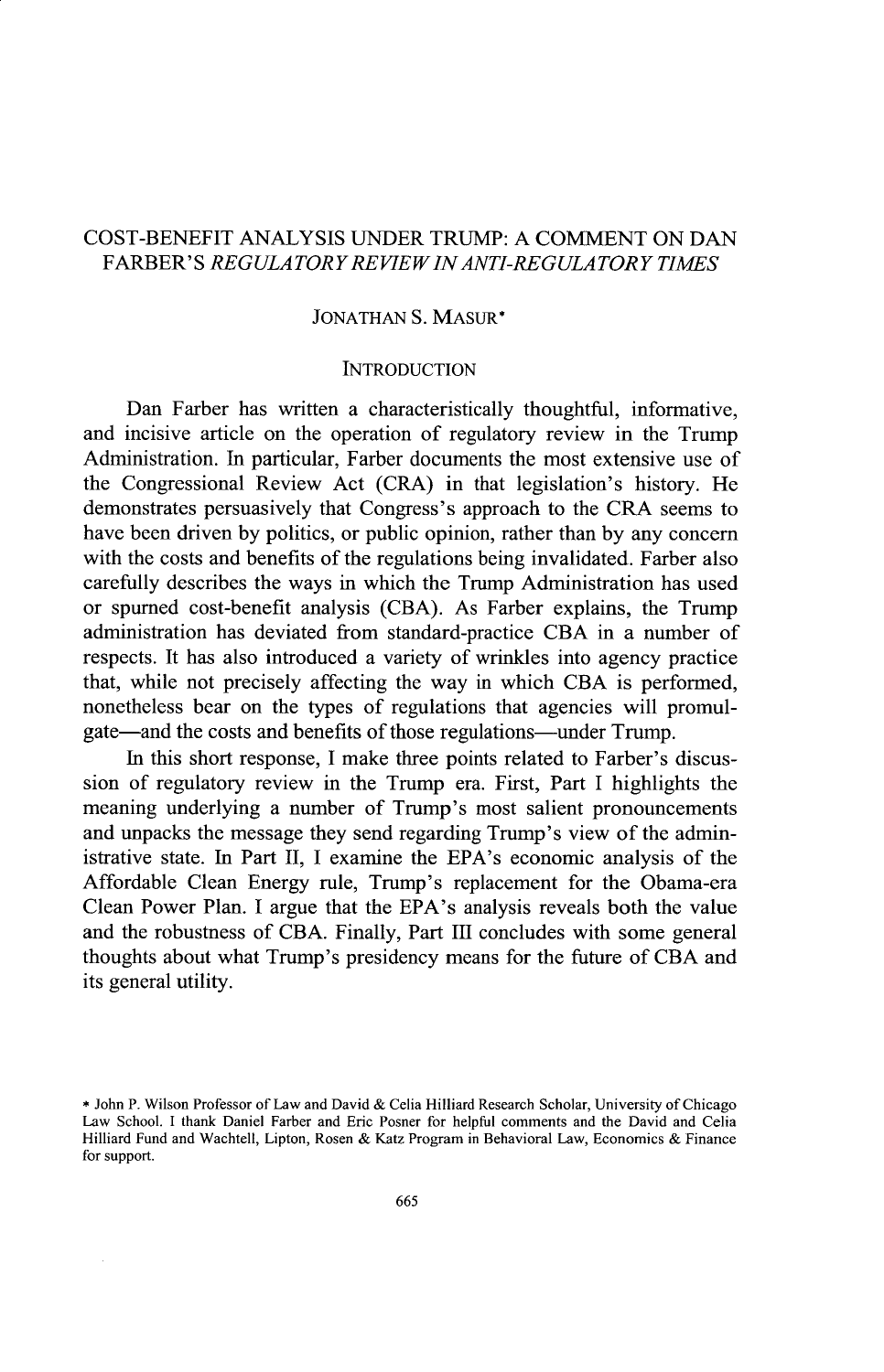#### I. THE TRUMP EXECUTIVE ORDERS

Certain presidents are known not just for their specific policy pronouncements, but for how they reshaped the administrative state writ large. Ronald Reagan will always be known for Executive Order 12,291 and the introduction of cost-benefit analysis into the regulatory state. Bill Clinton is "famous" (in administrative law circles) for Executive Order 12,866, on which modem CBA is based. Barack Obama, in Executive Order 13,563, introduced "equity, human dignity, fairness, and distributive impacts" into the cost-benefit calculus and called for more widespread retrospective review than any president before him. Donald Trump, for his part, has already become notorious for the "Two-for-One" rule and the \$0 net regulatory budget contained in Executive Order 13,771.

Farber has done an excellent job of explaining and critiquing the logic--or, rather, the absence of any logic--behind these two "innovations." But it is worth highlighting what they demonstrate about Trump's view of the administrative state and the costs and benefits of government actions. Administrative law has been concerned, from its inception, with the agency costs created by democratically unaccountable bureaucracies. At some level, the founding question of administrative law is whether administrative agencies can be trusted to act in the best interest of their principal—the people--or even the President. Yet with respect to at least the President, this question has largely been answered. We have reached the high water mark of "Presidential Administration":<sup>1</sup> Trump, like many of the presidents who preceded him, has nearly complete authority, should he choose to exercise it, over the actions of the administrative state. The agency heads are his (recent) appointees. So are the heads of OMB and OIRA. Trump has demonstrated a willingness to dismiss cabinet-level officials who displease him. Whether or not there is a "deep state" working to frustrate his intentions,<sup>2</sup> he remains firmly in control of the production of notice-andcomment rulemaking and possesses multiple levers by which he can block any undesired rule. It is no surprise that, for all that he has criticized his subordinates, no part of his administration has yet promulgated a rule of which he did not approve.

Why, then, create an artificial two-for-one rule that hamstrings his administration? If Trump is worried about the number of regulations that his administration will promulgate, he can simply block those regulations directly. Why force agencies to find regulations for repeal in order to per-

<sup>1.</sup> Elena Kagan, *Presidential Administration,* 114 HARV. L. REV. 2245, 2246-47 (2001).

<sup>2.</sup> Evan Osnos, *Only the Best People,* THE NEW YORKER, May 21, 2018.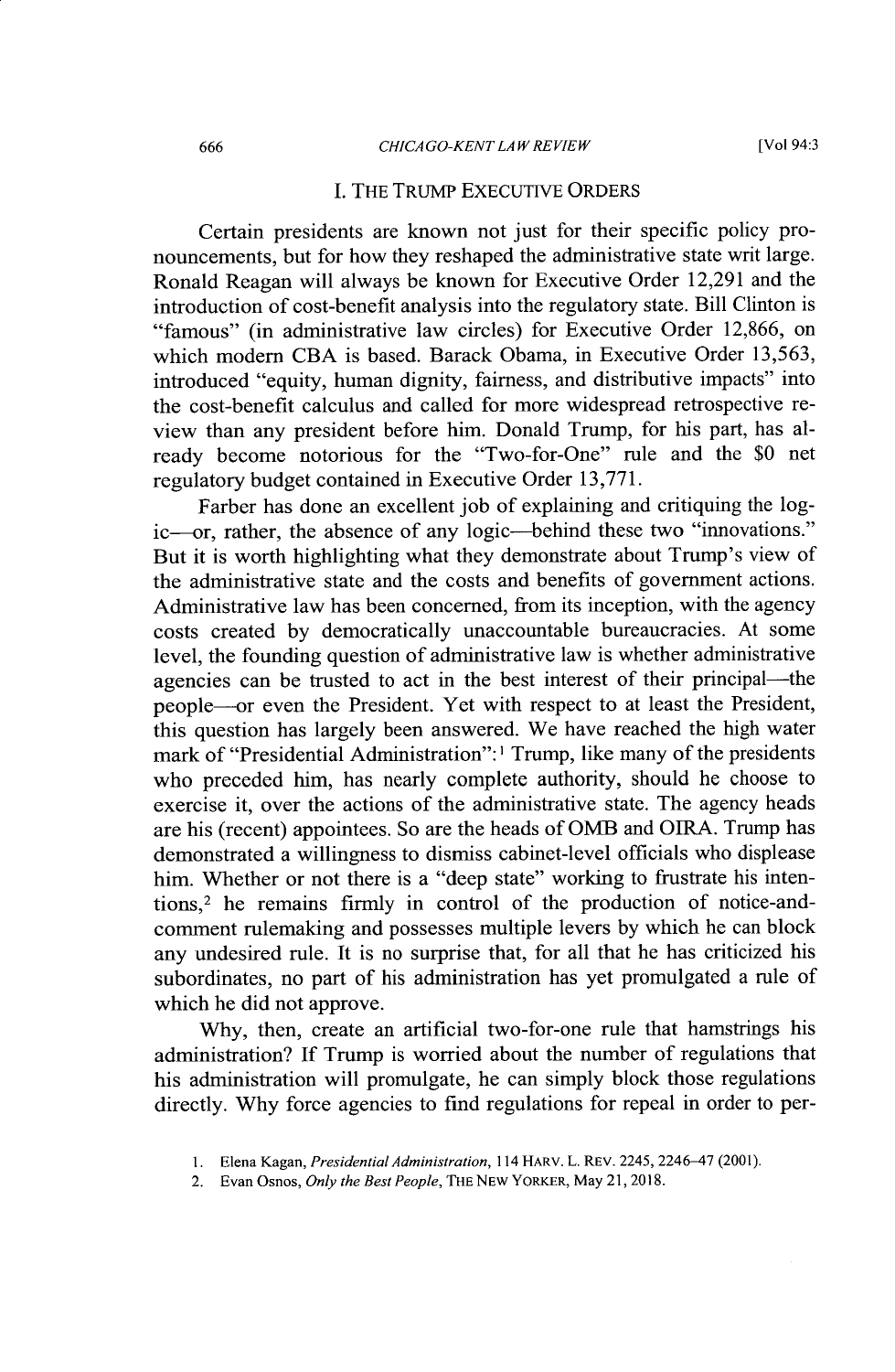mit the promulgation of new regulations, and why create incentives for them to repeal minor regulations<sup>3</sup> in order to increase the number of repeals, rather than concentrating on the most important regulations?<sup>4</sup> The same questions might be asked about Trump's \$0 regulatory budget as well. If Trump is concerned that agencies will promulgate too many costly rules, he can block those rules directly. Why impose an artificial constraint on agencies' ability to promulgate rules that Trump or his supporters might find congenial?

There are two potential explanations. The first is that Executive Order 13,771 was primarily for show, meant for consumption by the news media and his supporters but not really intended to have any substantive effect. The second is that Trump so completely distrusts the rest of the executive branch, even the officials that he has installed, that he feels these types of rules are necessary to constrain their actions. This would be an extraordinary level of hostility for a sitting president to demonstrate toward his own administration, unparalleled in modem presidential history. The true explanation likely lies somewhere between the two. Regardless, it is remarkable to see an institution with such unfettered power deliberately impose limits upon itself, and particularly irrational and unproductive limits at that.

The \$0 regulatory budget also lays bare the one-sided nature of Trump's approach to regulation and his lack of understanding of economics. The \$0 regulatory budget instantiates a rule that "for every dollar of costs produced by a new regulation, an agency must simultaneously eliminate one dollar of costs from some other regulation."<sup>5</sup> But what is a regulatory cost? Any economist would understand that costs come in many different flavors. Forcing a firm to spend money reducing pollution is a cost. But premature morbidity and mortality (from pollution, for instance) are costs as well; they just aren't *monetary* costs. Suppose that a regulation required firms to spend \$1 million reducing their pollution emissions but was expected to result in fewer deaths and illnesses worth \$3 million. Eliminating this regulation would not "save" \$1 million in costs. It would *create* \$2 million in costs (\$3 million - \$1 million) by eliminating the health bene-

**2019]**

<sup>3.</sup> Daniel A. Farber, *Regulatory Review in Anti-Regulatory Times,* 94 CHI-KENT L. REV. 383 (2019).

<sup>4.</sup> This approach dovetails with Congress's approach to the CRA. As Farber explained, Congress did not focus its attention on the most significant Obama-era regulations but instead repealed a random assortment of rules, many of them very minor.

<sup>5.</sup> Jonathan **S.** Masur, *The Deep Incoherence of Trump's Executive Order on Regulation,* 36 YALE **J.** ON REG.: NOTICE & COMMENT (Feb. 7, 2017), http://yalejreg.com/nc/the-deep-incoherenceof-trumps-executive-order-on-regulation-by-jonathan-s-masur/ [https://perma.ec/QFA6-JBGM].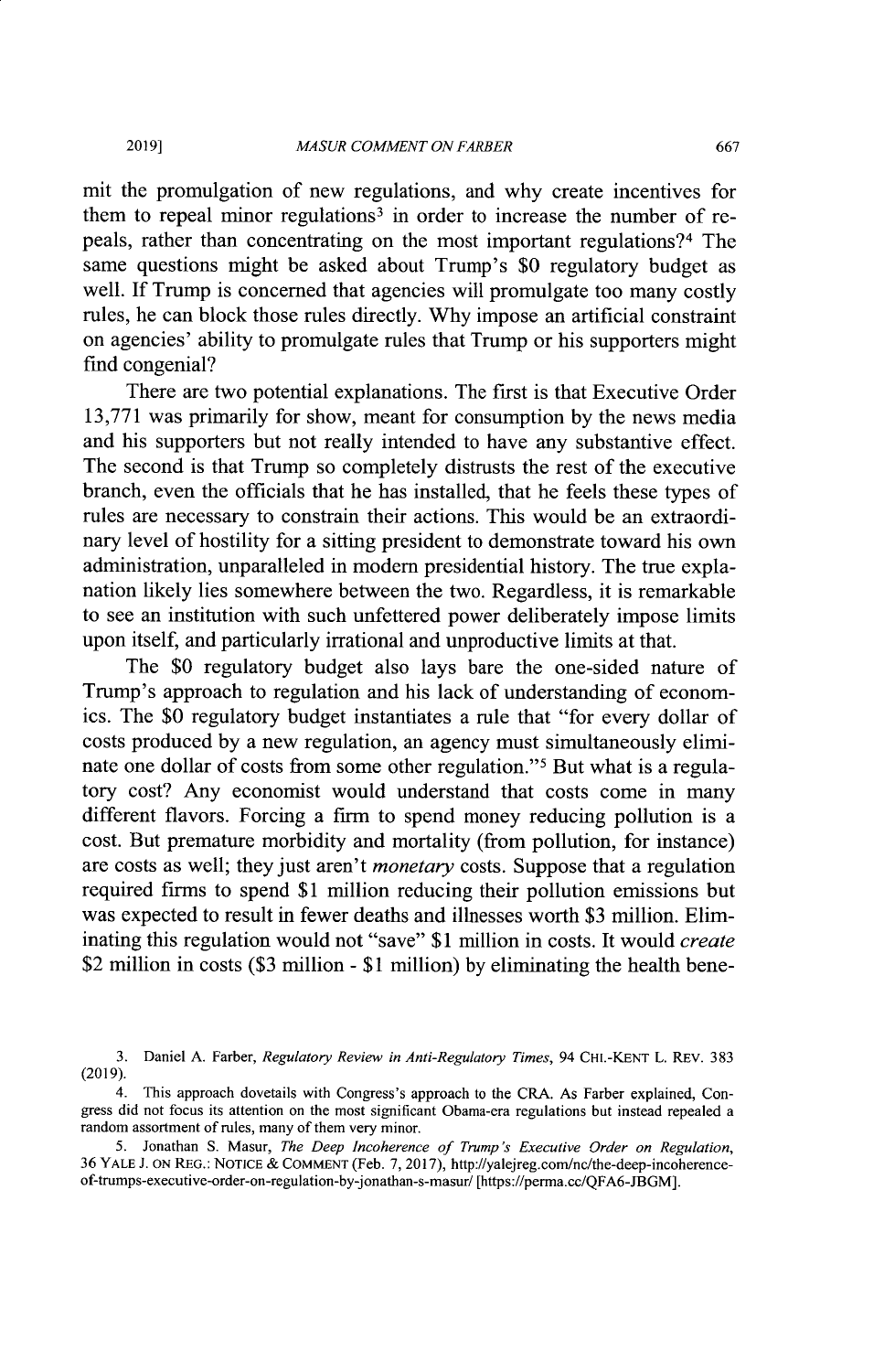[Vol 94:3

fits of reducing pollution. This is basic economics, and basic cost-benefit analysis.

But this is not how Trump thinks of costs. Under the terms of Executive Order 13,771, the only costs that count are monetary costs—the monies that firms must expend to comply with regulations. Trump's Executive Order is meant to control these costs, and only these costs. The costs of people becoming sick and dying simply do not register. Farber has effectively laid out the very strong assumptions that would be necessary to justify such a restriction. As he correctly notes, those assumptions almost certainly do not hold here. But more generally, this regulatory budget should not be understood as Trump's take on CBA, or his modification to CBA. He is directing his agencies to undertake something that, for its onesidedness, is no longer cost-benefit analysis and has become merely "cost analysis." This should tell us something about the Trump administration's relationship to economics, science, and technocracy.

#### II. THE CLEAN POWER PLAN<sup>6</sup>

To date, the "signature" regulatory initiative of Trump's presidency has been the proposed repeal of Obama's Clean Power Plan (CPP) and its replacement with the Affordable Clean Energy (ACE) initiative. Farber's article provides an excellent overview of this regulatory move, and he carefully and thoughtfully describes the impact that such a regulatory rollback would have on the environment and human health. Like any economically significant proposed rule, Trump's ACE was accompanied by a preliminary Economic Impact Analysis, which includes a cost-benefit analysis. That CBA is worth exploring in somewhat greater detail, because it sheds important light on how agencies conduct CBA and the types of discretionary choices they must make in doing so.

As Farber adeptly explained, Obama's CPP would have produced two principal types of benefits. First, it would have slowed global warming by reducing the output of greenhouse gases, particularly carbon dioxide.<sup>7</sup> In its final cost-benefit analysis, the Obama EPA estimated that these "climaterelated" benefits from the CPP would amount to roughly \$20 billion in the year 2030.8 In addition, by forcing electric power plants to switch to fuels other than coal, the CPP would also have eliminated substantial quantities

668

<sup>6.</sup> This Part and the one that follows draw upon Jonathan S. Masur & Eric A. Posner, Cost-Benefit Analysis and Deregulation (Working Paper 2019) (on file with author).

<sup>7.</sup> U.S. ENVTL. PROT. AGENCY, REGULATORY IMPACT ANALYSIS FOR THE CLEAN POWER PLAN **ES-10** (2015) [hereinafter EPA REGULATORY IMPACT ANALYSIS].

<sup>8.</sup> *Id.* at ES-20, tbl. ES-7.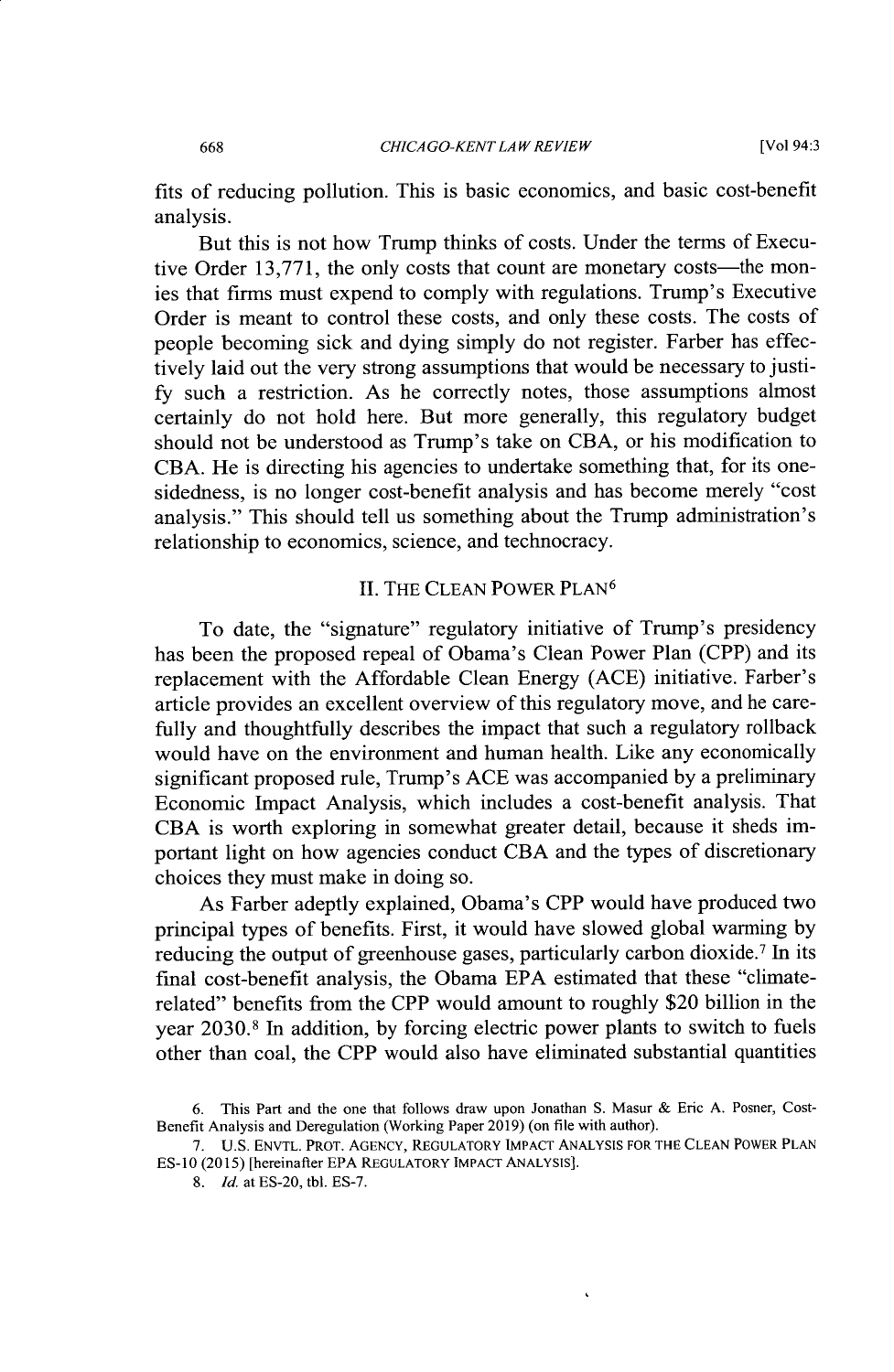of other air pollutants that are produced whenever coal is burned.<sup>9</sup> These other pollutants—especially what is known as "particulate matter"—are extremely hazardous to human health. Reducing their emission could lead to reductions many types of fatal and non-fatal respiratory and circulatory conditions. As Farber explained, these types of benefits are referred to as "co-benefits" or "ancillary benefits" because the pollutants involved are not the primary target of the regulation.10 The Obama EPA estimated that the co-benefits of the CPP would total \$24 billion in year 2030, for total benefits of \$44 billion. **I** Against an estimated cost of \$8.4 billion, the CPP appeared very favorable from a cost-benefit perspective. <sup>12</sup>

In formulating the ACE, the Trump EPA considered and analyzed a variety of options, one of which was a simple repeal of the CPP. This meant that the Trump EPA undertook the task of recalculating all of the costs and benefits of the CPP in order to analyze the economic effects of repealing that rule. This economic analysis thus provides an opportunity to consider how the Trump EPA's evaluation of the CPP's benefits differed from the Obama EPA's evaluation.

There were two primary differences. First, as Farber explained, the Trump EPA decided that it would consider only *domestic* climate benefits—those accruing to people living in the United States—instead of global climate benefits.<sup>13</sup> This move reduced the expected climate benefits of the CPP by approximately 95%, to \$500 million. 14

Second, Trump's EPA changed how it would count the co-benefits from reducing particulate matter, sulfur dioxide, and other ancillary pollutants. Many of those pollutants are separately regulated by other EPA rules, but there are some areas of the country where pollution levels nonetheless exceed the standards set by regulation. In its cost-benefit analysis of the CPP, Obama's EPA had counted *all* reductions in these co-pollutants as benefits. Trump's EPA, by contrast, reasoned that even without the CPP,

**2019]**

10. Farber, *supra* note 3, at 412.

13. U.S. ENVTL. PROT. AGENCY, REGULATORY IMPACT ANALYSIS FOR THE PROPOSED EMISSION GUIDELINES FOR GREENHOUSE GAS EMISSIONS FROM EXISTING ELECTRIC UTILITY GENERATING UNITS ES-10 (2018) [hereinafter RIA FOR PROPOSED EMISSION GUIDELINES]. It is worth noting, apropos of the previous section, that this decision was almost certainly driven by the newly appointed political heads of the EPA, rather than the career staff who had worked on the CPP. It stands as further evidence that the president has the capacity to control executive agencies without resort to artificial rules.

14. *Id.* at ES-13, tbl. ES-9. Approximately 90% of the costs of climate change will likely be borne by people living outside of the United States. Jonathan S. Masur & Eric A. Posner, *Climate Regulation and the Limits of Cost-Benefit Analysis,* 99 CALIF. L. REv. 1557, 1561-62 (2011).

*<sup>9.</sup> Id.* atES-10.

<sup>11.</sup> EPA REGULATORY IMPACT ANALYSIS, *supra* note 7, at ES-20, tbl. ES-7.

<sup>12.</sup> *Id.* at ES-22, tbl. ES-9.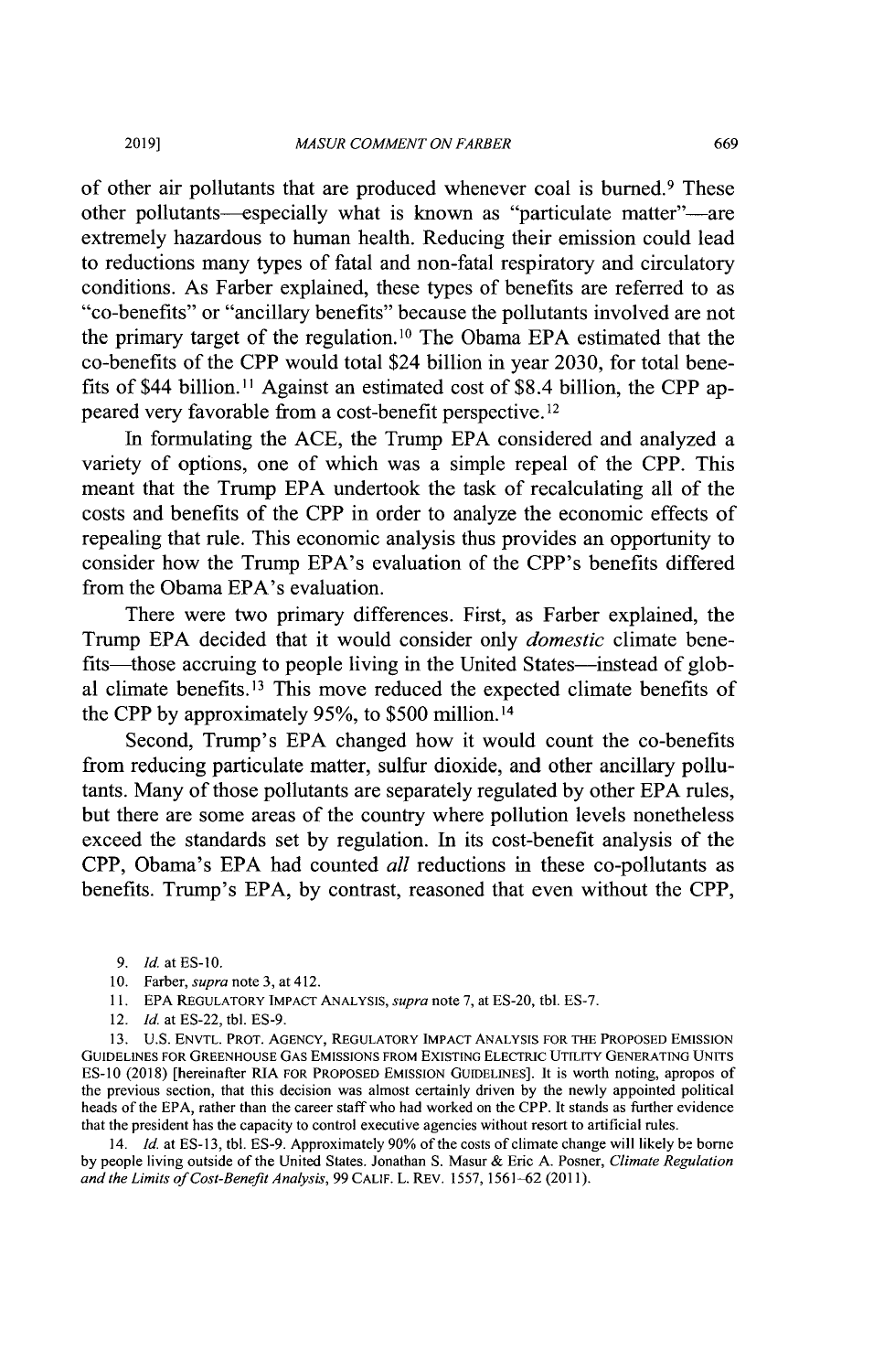polluters would eventually be obligated to reduce emissions of these air pollutants in order to comply with other existing regulations. **I <sup>5</sup>**It thus only counted as benefits those marginal reductions that would necessarily take place under the CPP but would not take place under existing law. 16 This reduced the EPA's estimate of the co-benefits from \$24 billion (in the CPP) to approximately \$8.2 billion. **<sup>17</sup>**

And yet, even under this negatively revised estimate from the Trump EPA, the CPP turns out to be cost-benefit justified. According to the Trump EPA, repealing the CPP would yield net *costs* of approximately \$4.5 billion in the year 2030.18 The various options presented in the ACE also all fail a cost-benefit test. Repealing the CPP and replacing it with the ACE would yield average net costs ranging from \$2.6 to \$4.5 billion, depending upon the option selected and the discount rate used.<sup>19</sup> All of this is to say: Trump's own estimate of his own repeal of the Clean Power Plan reveals that the CPP is producing net benefits for American citizens and that repealing it would do far more harm than good. This is a remarkable "admission" by any administration, in any context, and even more remarkable here in the context of Trump's signature regulatory initiative. Without a requirement that agencies conduct CBA, this information might never have been revealed.

### **111.** THE RAMIFICATIONS OF TRUMP FOR COST-BENEFIT ANALYSIS

What, then, does all of this mean for the future of cost-benefit analysis under the Trump administration and beyond? Farber, who has always been one of the most thoughtful critics of CBA, suggests that the Trump experience demonstrates the weaknesses of CBA and confirms that concerns of CBA critics. In the conclusion to his article, he writes:

Still, for those who were already skeptical of cost-benefit analysis and considered it merely a fagade for blocking regulation whenever possible, the Trump experience may do little to quiet their fears. On the contrary, the experience of the Trump Administration may strengthen the argu-

<sup>15.</sup> RIA FOR THE PROPOSED EMISSION GUIDELINES, *supra* note 13, at tbl. ES-i **1,** 12.

<sup>16.</sup> To be clear, this might very well be the better approach. The point here is not to assess the merits of these competing approaches but to illustrate the robustness of the analysis of the Clean Power Plan to these discretionary alternatives.

<sup>17.</sup> RIA **FOR** THE PROPOSED EMISSION GUIDELINES, *supra* note **13,** at *ES-12,* tbl. ES-9.

<sup>18.</sup> *Id.* at ES-16, tbl. ES-12. In between the promulgation of the CPP and Trump's re-estimation of its costs and benefits, the estimated costs also fell.

<sup>19.</sup> *Id.*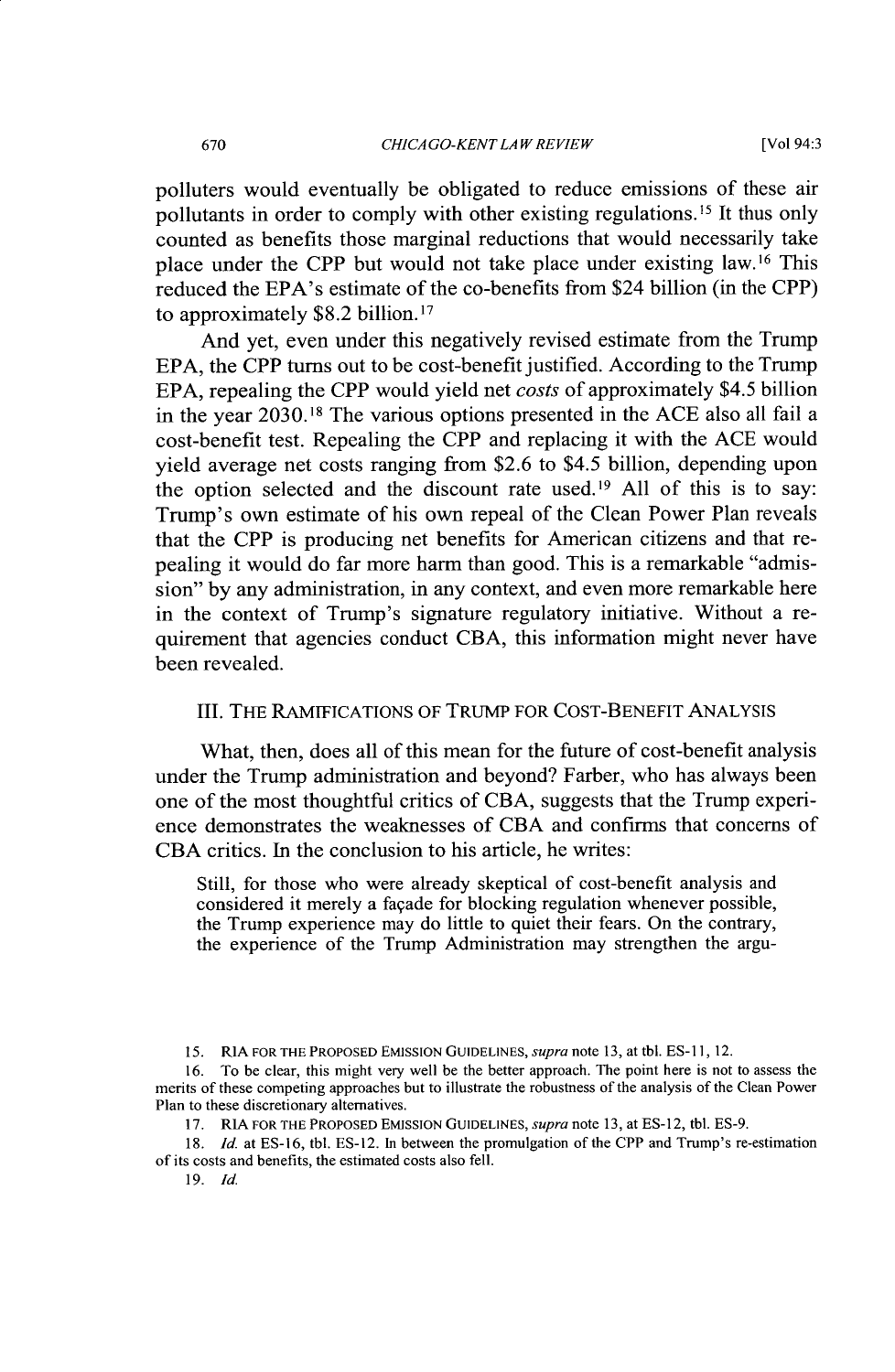**2019]**

ment that cost-benefit analysis is too malleable to be considered relia $ble<sub>.20</sub>$ 

At first glance, many readers might be inclined to agree.

Yet with all due respect to Farber, who expertise on this subject is beyond cavil, that assessment seems precisely backwards. Begin with the second sentence of the quoted passage. To be sure, Trump's treatment of the Clean Power Plan makes clear that CBA will almost always require some types of discretionary or theoretical choices and assumptions. It is not a purely mechanistic procedure, divorced from human decision-making. For instance, Eric Posner and I wrote eight years ago that the Obama administration should have more carefully considered its decision to use a global cost of carbon;<sup>21</sup> the same objection applies with equal force to Trump's decision to use a domestic cost of carbon.

However, this does not mean that CBA is infinitely malleable or that it can always be manipulated to fit the political needs of the administrators applying it. Few presidents have had as much incentive or desire to manipulate the results of a cost-benefit analysis as did Trump with the CPP. Nonetheless, the EPA could not devise a credible formulation that would make repealing the CPP appear cost-benefit justified. However much the agency sliced the numbers, it could not help but reveal the undeniable value of Obama's CPP and the harm that would be done from repealing or scaling it back. The information-forcing advantages of CBA were resilient to the Trump administration's machinations.

Next, consider the first sentence of the quoted passage. Whatever else one might say about the Trump EPA's cost-benefit analysis, it most certainly *has not* succeeded in blocking regulation. Trump is proceeding with the CPP rollback and ACE implementation despite the fact that his own EPA's analysis is counseling him to do the exact opposite. Repealing and replacing the CPP is every bit a regulation: it is being promulgated by the EPA as a regulation pursuant to standard notice-and-comment rulemaking procedures. 22 If the point of CBA were to block regulations that are not cost-benefit justified, it should block this regulation. But of course it has not.

A cynic might observe that CBA has been cited as the basis for rejecting regulations that would promote public health and safety-Obama's

<sup>20.</sup> Farber, *supra* note 3, at 432.

<sup>21.</sup> Masur & Posner, *supra* note 14, at 1593.

<sup>22.</sup> *See* Jonathan **S.** Masur & Eric A. Posner, *Cost-Benefit Analysis and the Judicial Role,* 85 U. CHI. L. REV. 935, 950 (2018).